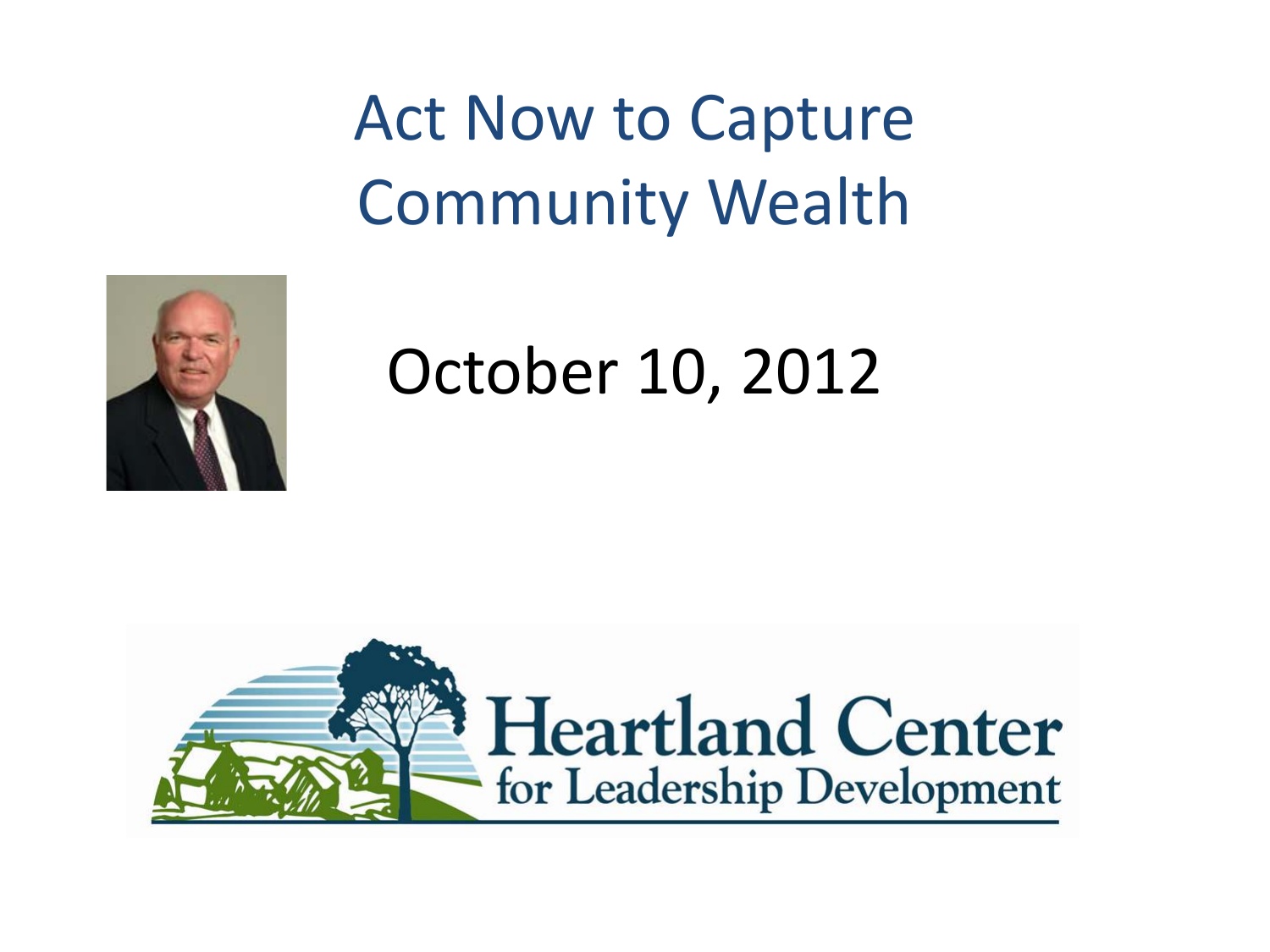## A Timely Opportunity for Financing Community Development

Montana's Cities and Towns are Surrounded by a Stockpile of Financial Resources

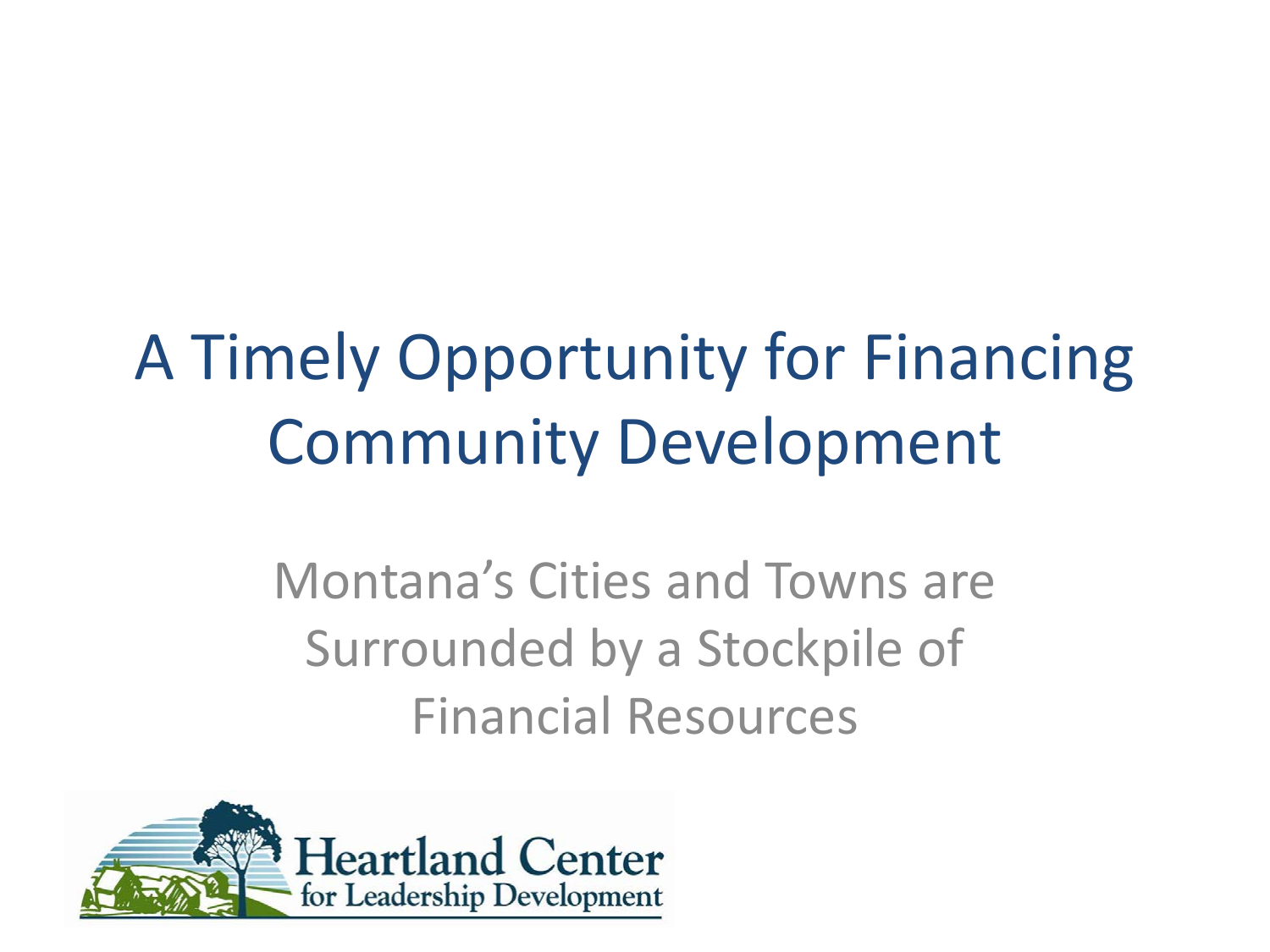## The TOW Opportunity

- From 2006 to 2016, \$8.8 billion will transfer from one generation to the next.
- Four times the state's annual operating budget.
- Capturing 5% would yield \$22 million proceeds each year.

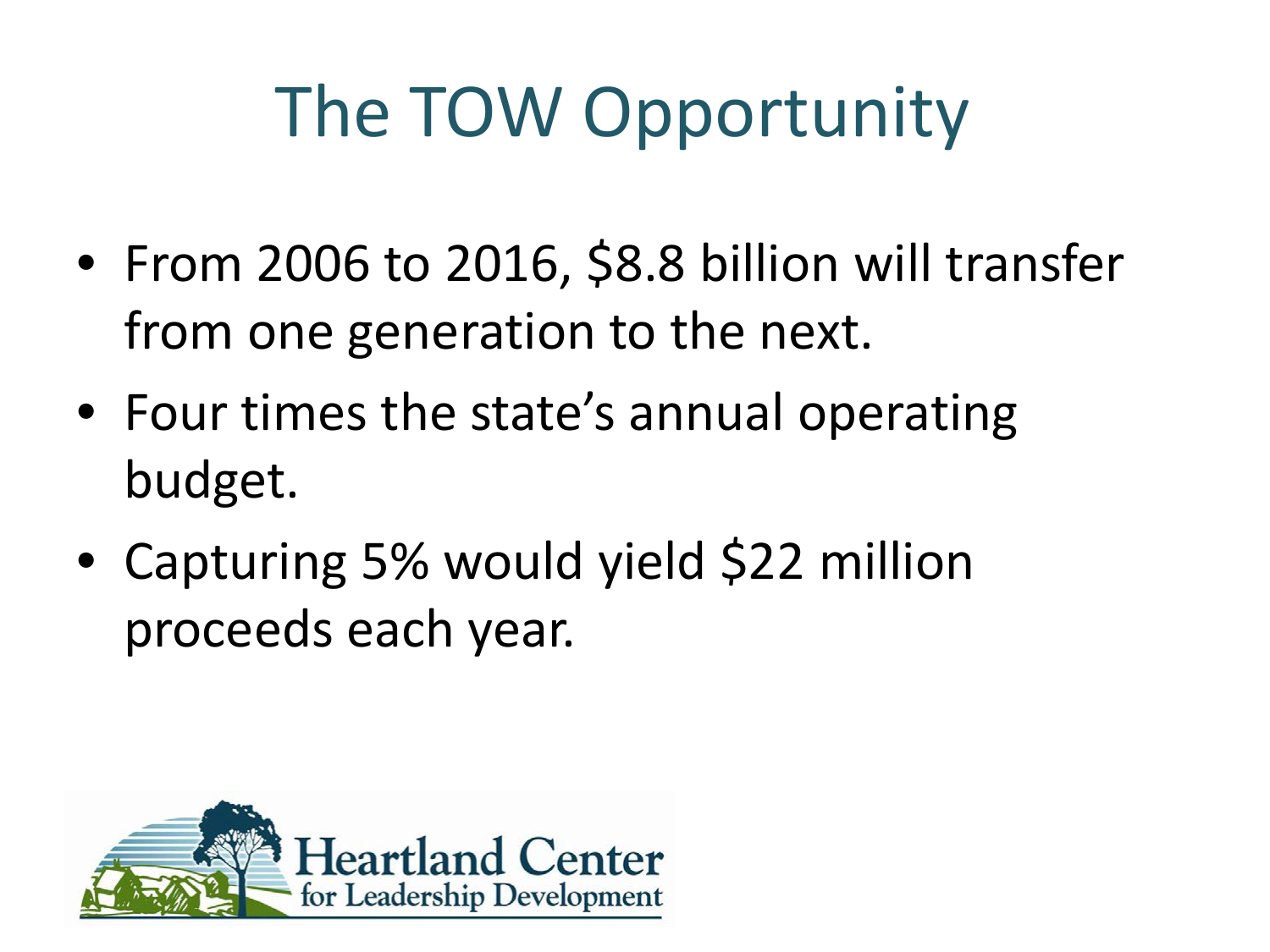#### Value of Land Holds Key

Land values are generally increasing at a fast pace, despite the overall economic turndown. Much of the vested wealth in rural places is real estate.



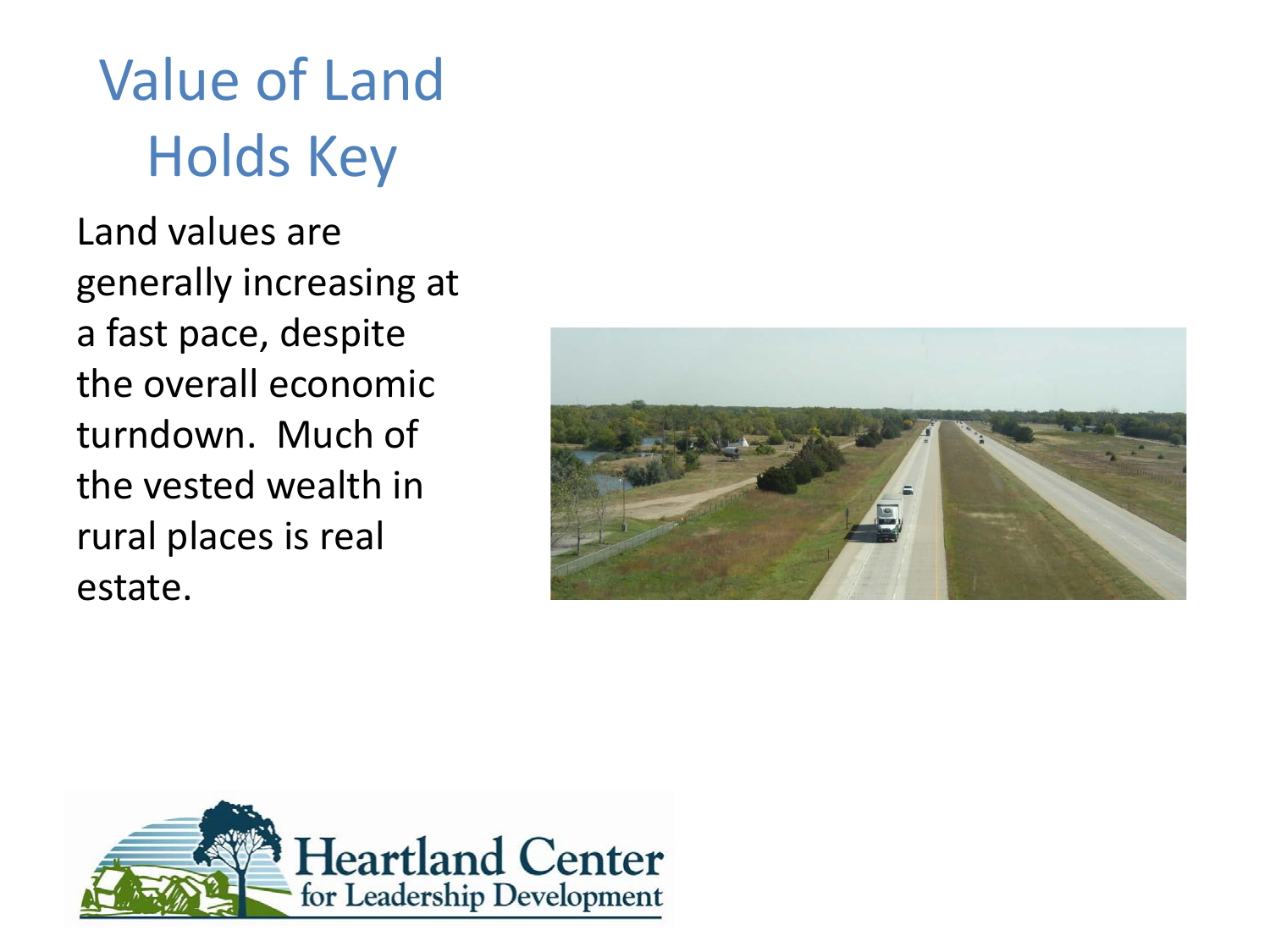## The 5% Solution

- Valley County, Nebraska, set a 5% goal in 2002
- By 2007, the 10-year goal of \$6.5 million had been succeeded
- Similar opportunities exist in Montana

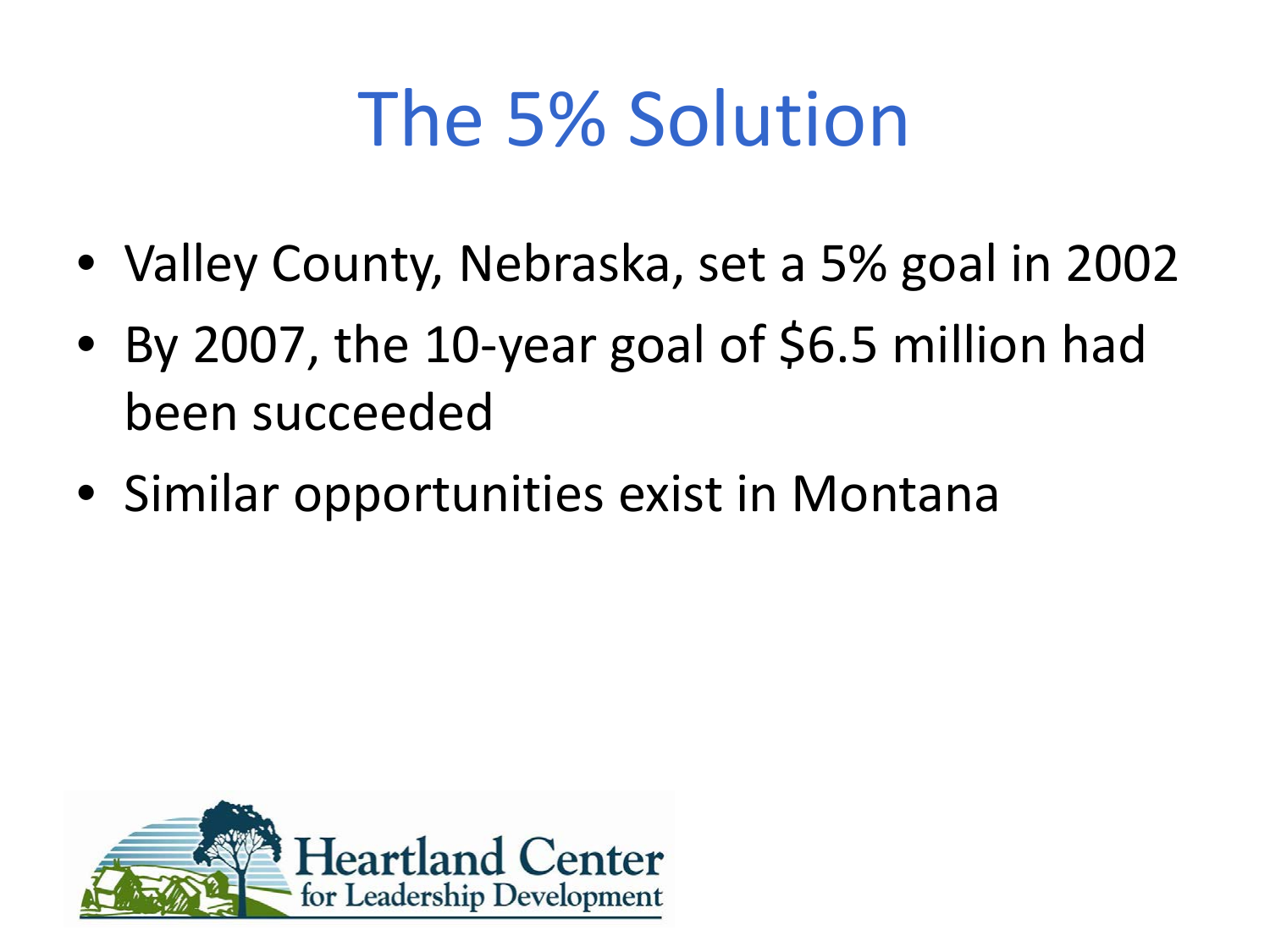# Flathead County

- 50-year TOW = \$6.92 billion
- 10-year estimate  $=$  \$.9 billion
- $5\% = $45$  million
- \$2.25 million payout annually
- Younger counties will continue to grow endowment potential

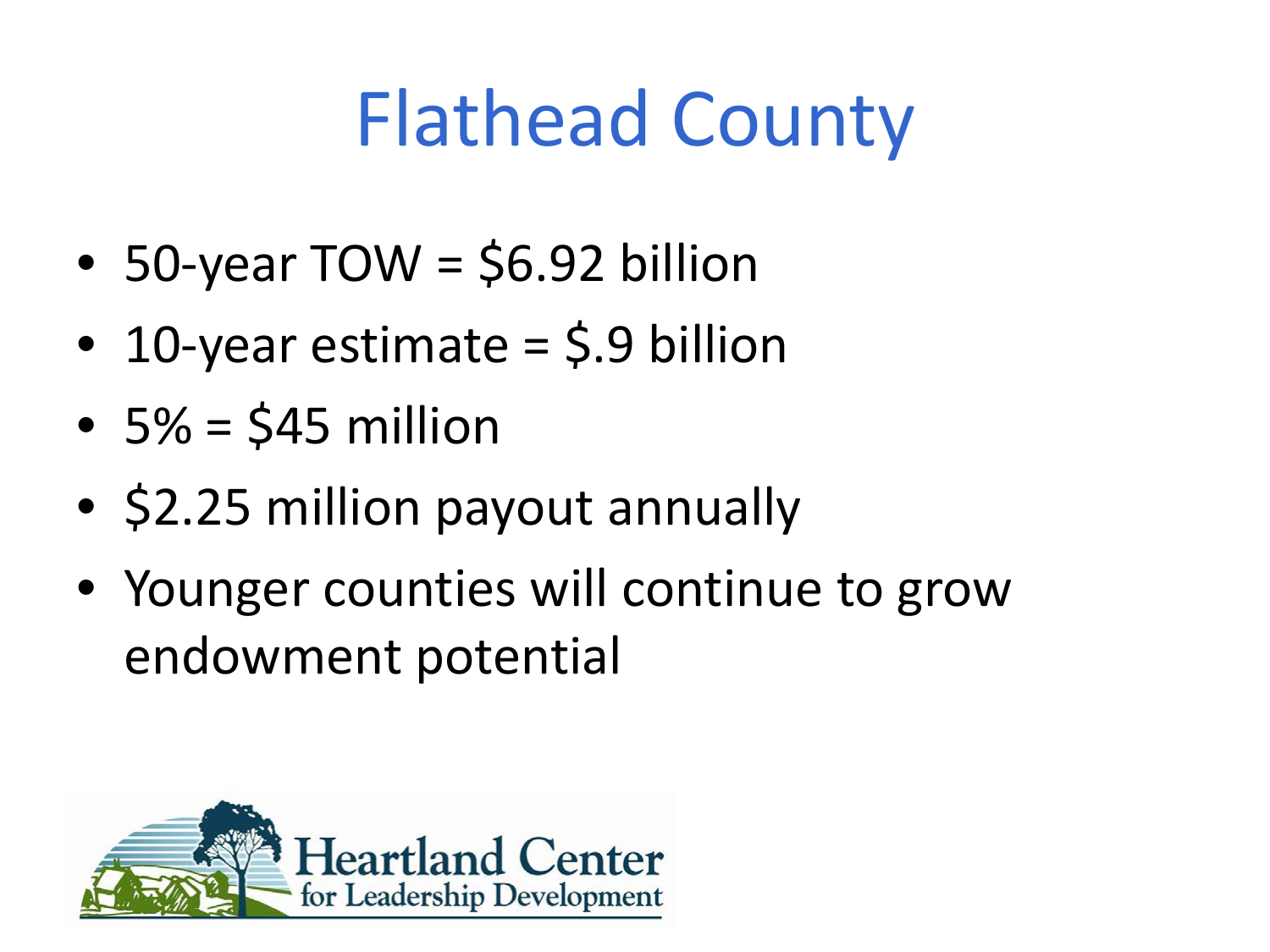# Richland County

- Potential may have peaked already in the counties with an aging population
- Yet, here the 10-year transfer = \$.07 billion

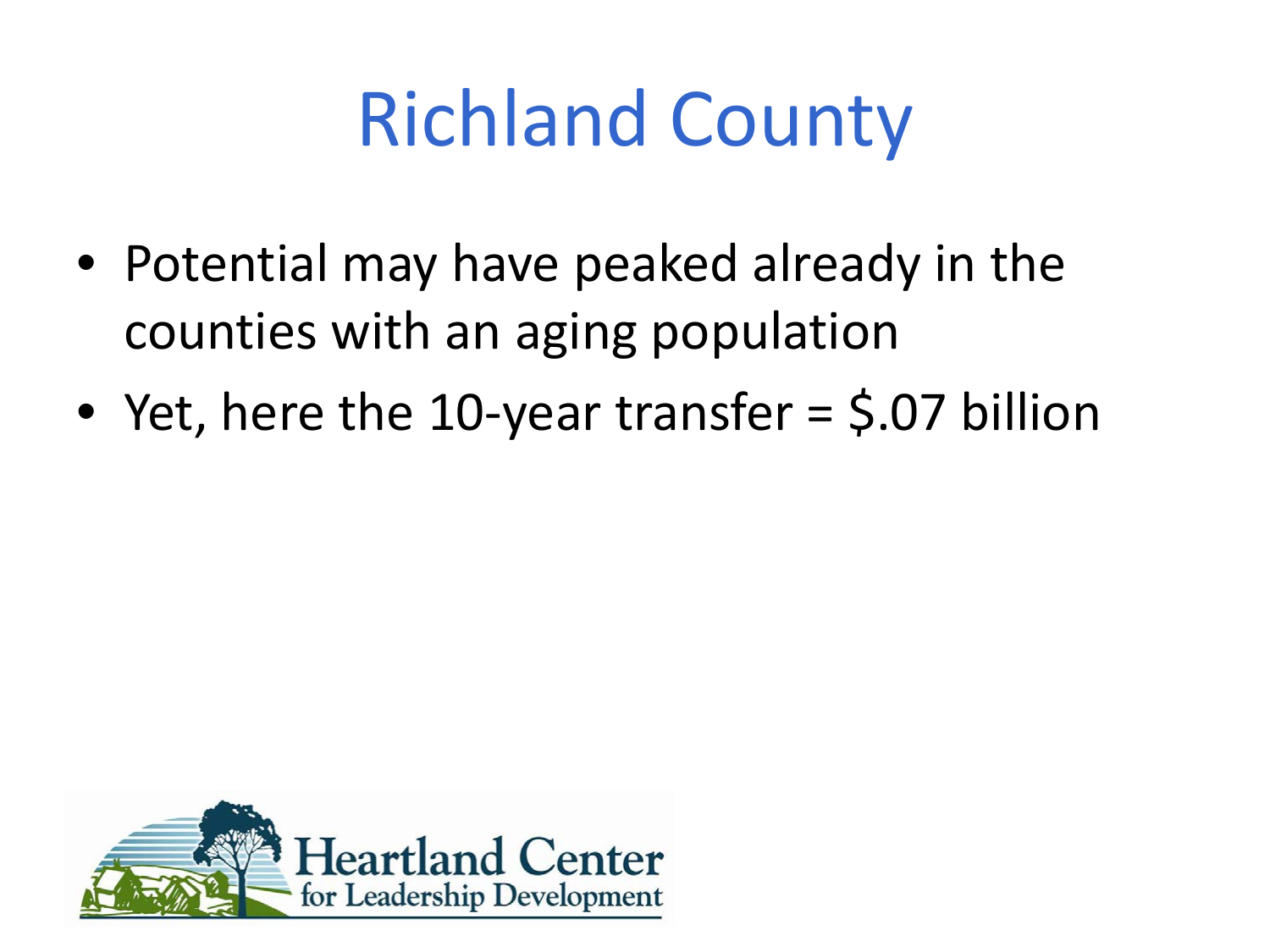## Getting Started

- Contact Montana Community Foundation
- Start a local endowment
- Create a local leadership team
- Set a 10-year goal
- Articulate a case statement
- Educate estate planners
- Target likely donors



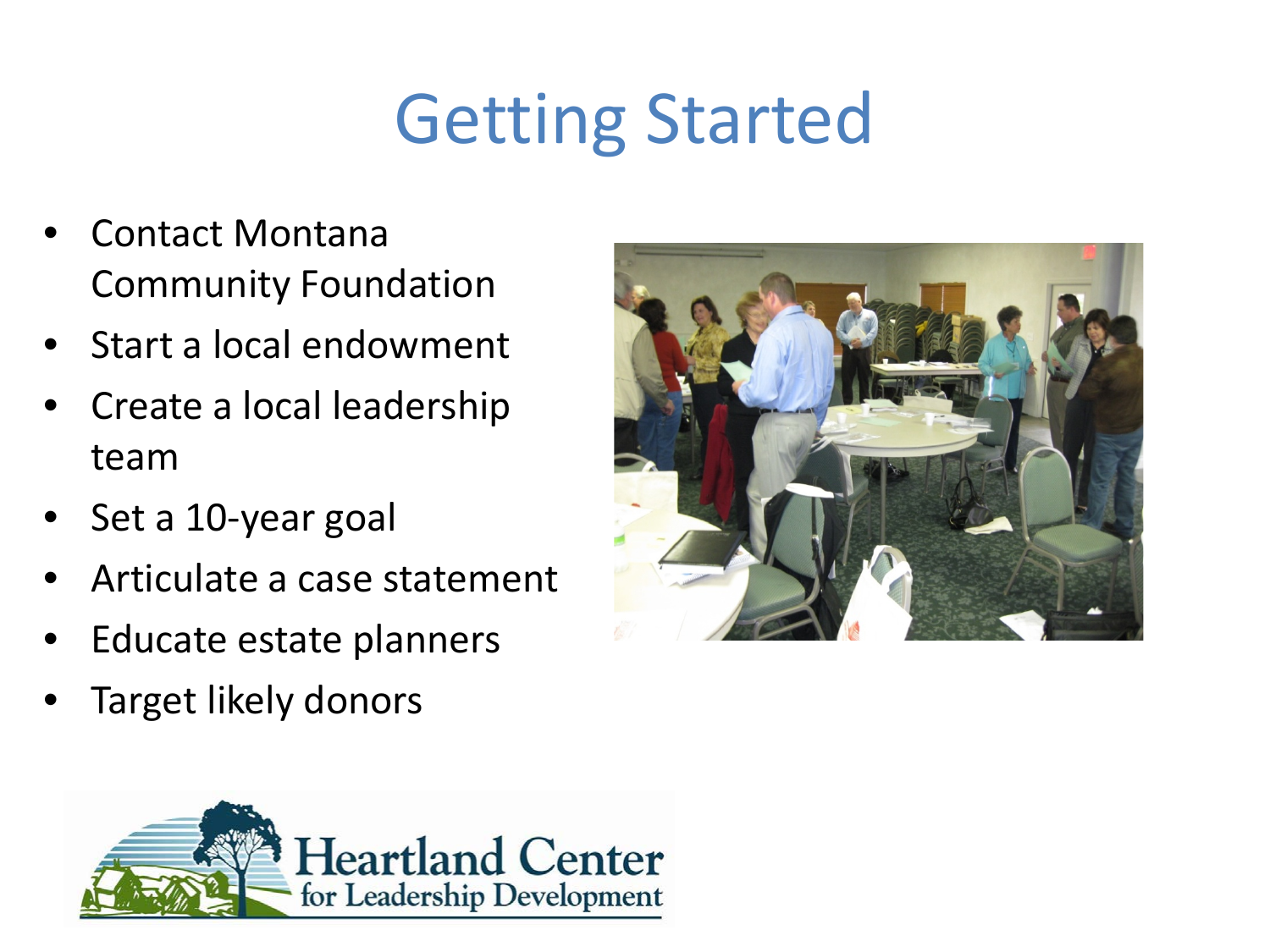## Estate Planners

- Come in many forms: attorneys, accountants, brokers, bankers, undertakers
- May not know all of today's options
- May be unaware of the value of TOW to community development
- May not have heard of the 5% solution
- May welcome some new information

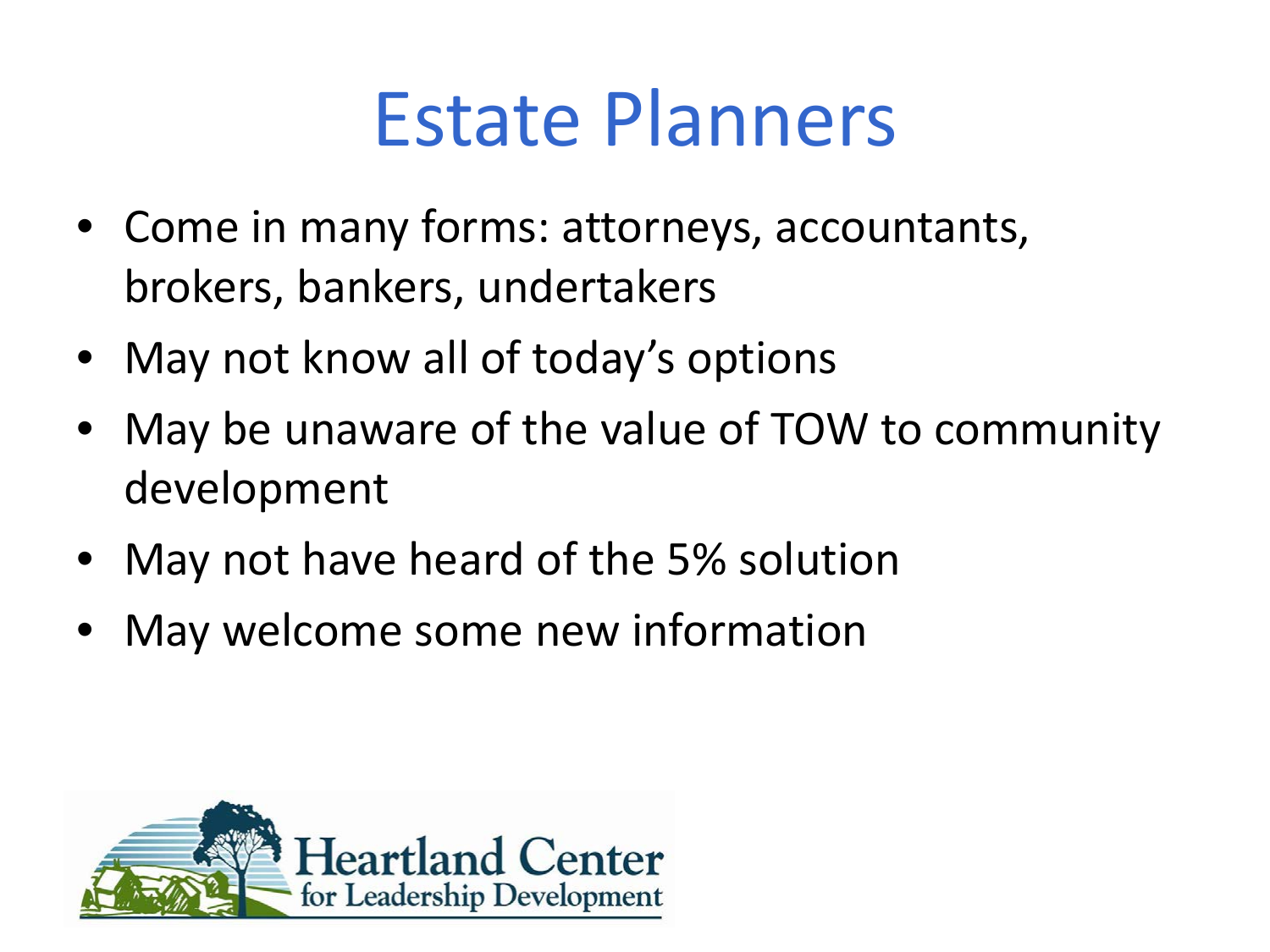# Local Leadership Team

- Leads by example
- Builds the case
- Targets likely donors
- Makes the case
- "People give to people"

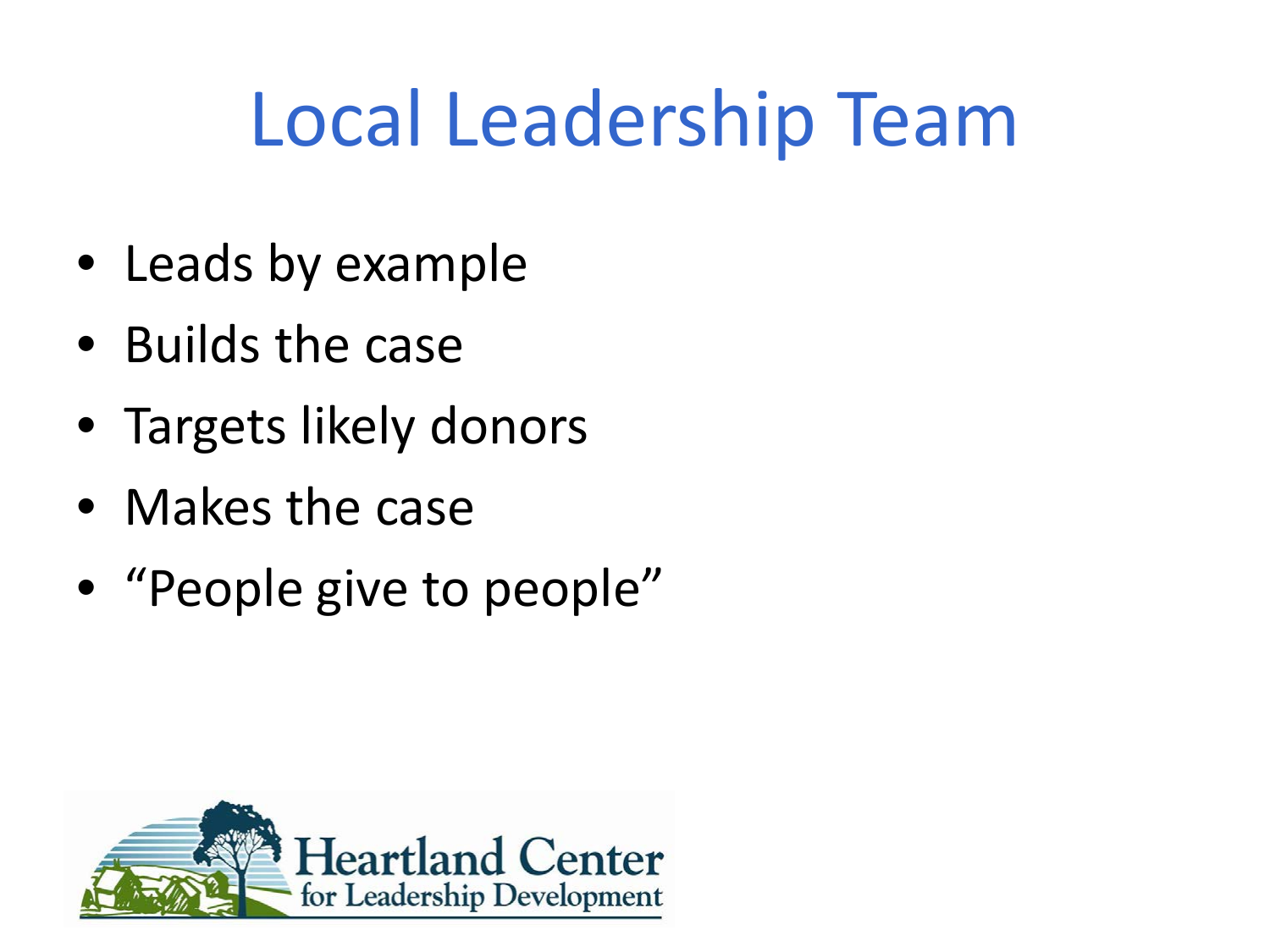## Donor Identification

- Older than 60
- Lives comfortably, modestly
- Owned a business or real estate
- Is a compulsive saver/investor
- Loves their hometown

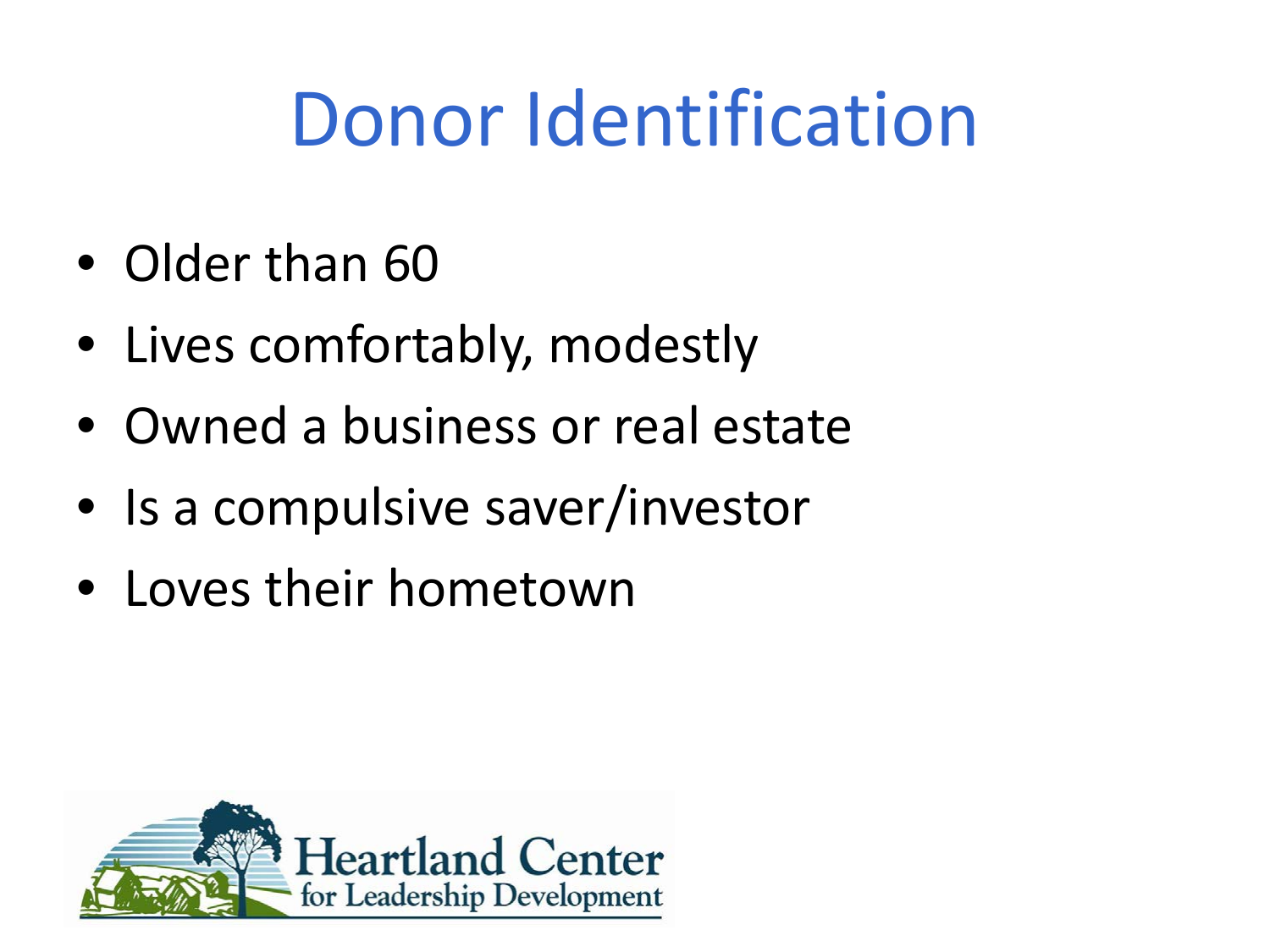### O'Neill, Nebraska Success Story



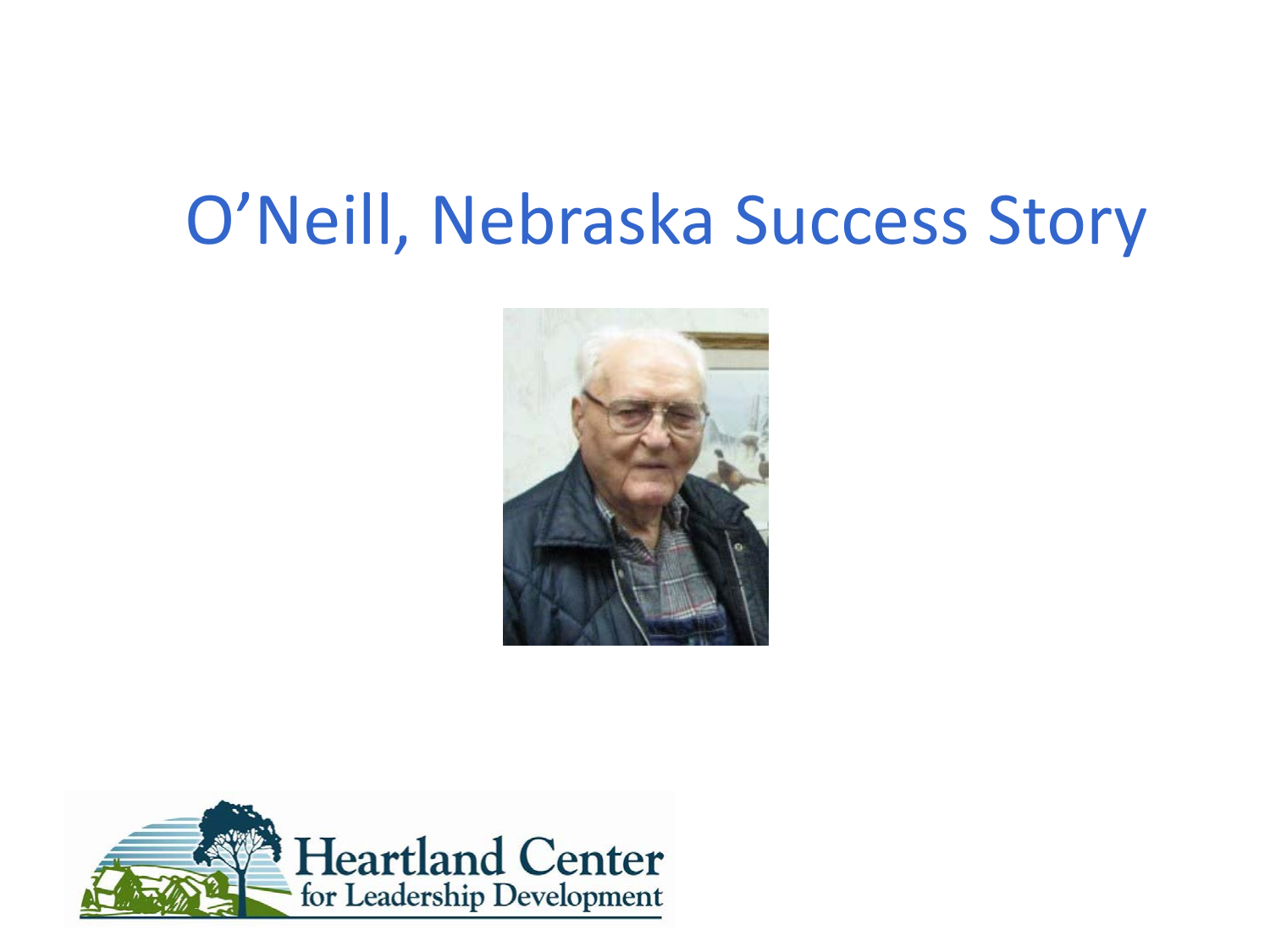# O'Neill, Nebraska Success Story

- Estate planner advised bachelor farmer
- \$2 million endowment created
- Proceeds support entrepreneurship
- Business coach position supported
- Entrepreneurs getting support to start, transition, grow their businesses

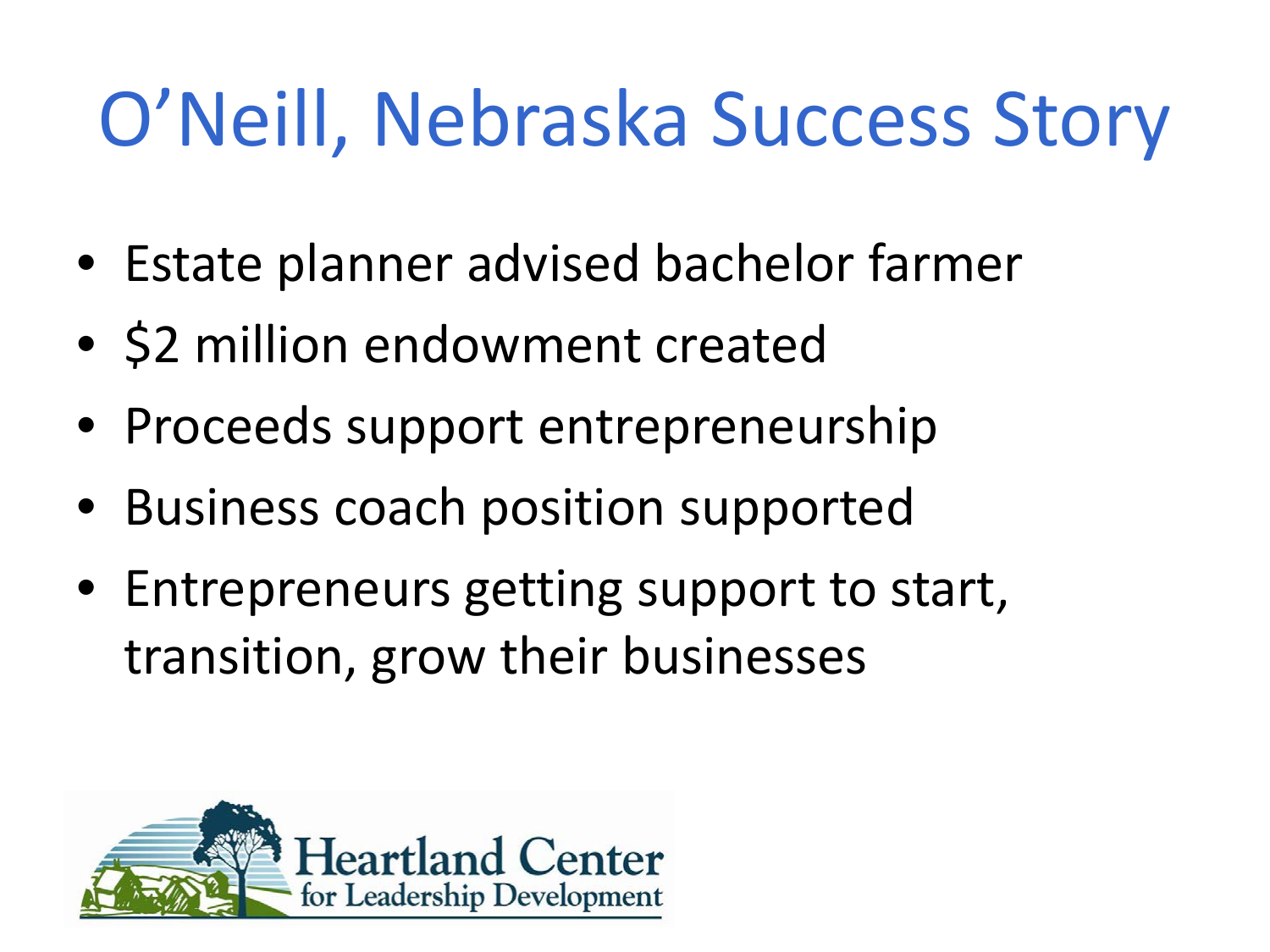# Strategic Grant-Making

- Non-Traditional Scholarships
- High-quality Affordable Childcare
- Microenterprise Education
- Build Leadership with a Purpose
- Retain/Recruit volunteers
- Value-added curriculum for K-12 school

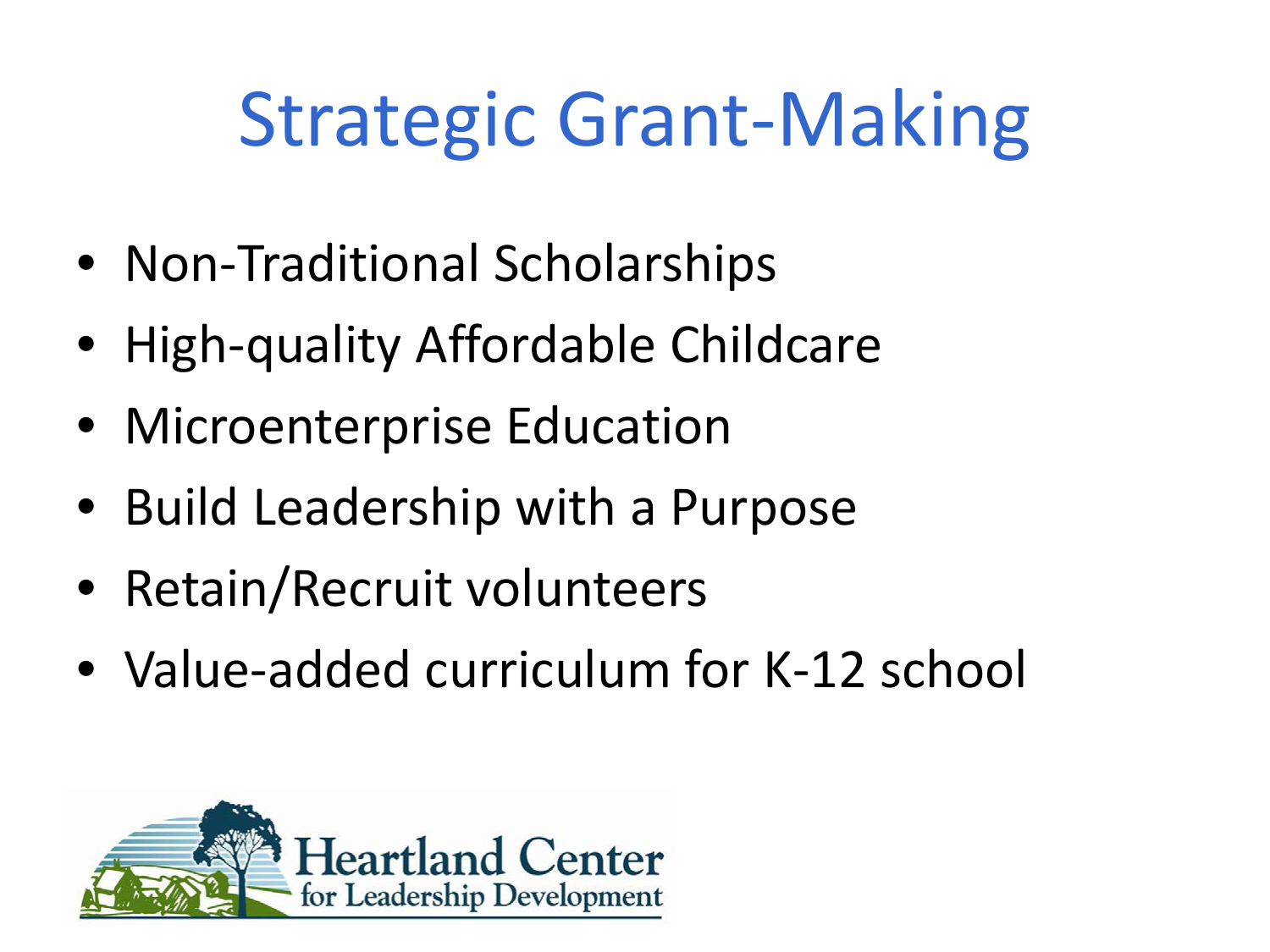People living in small, rural communities are discovering that they need to help themselves because no one else will do it for them. There is no better time to give back to the community that helped build your wealth, educate your children and saw you through hard times.

--Montana Community Foundation

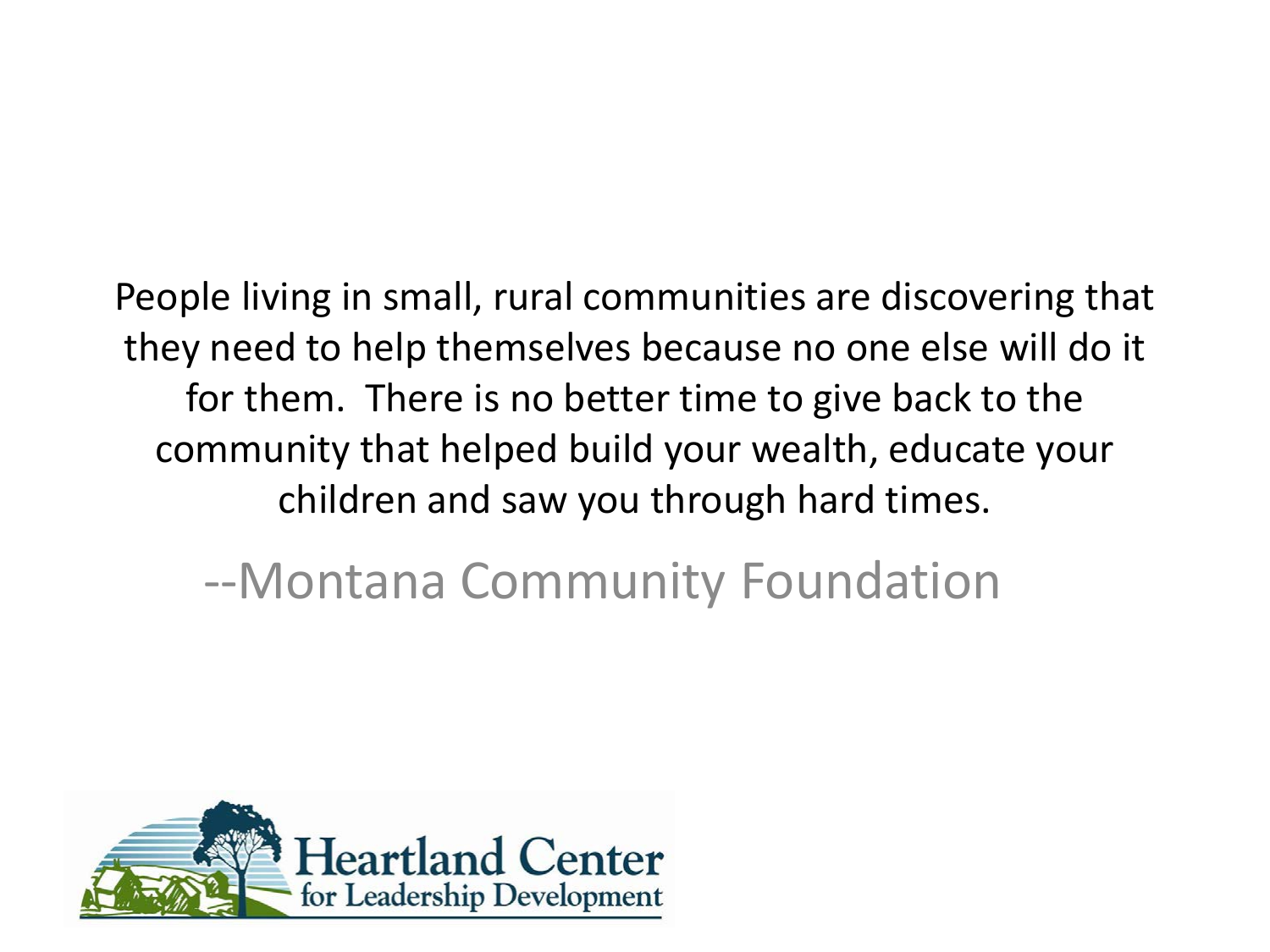